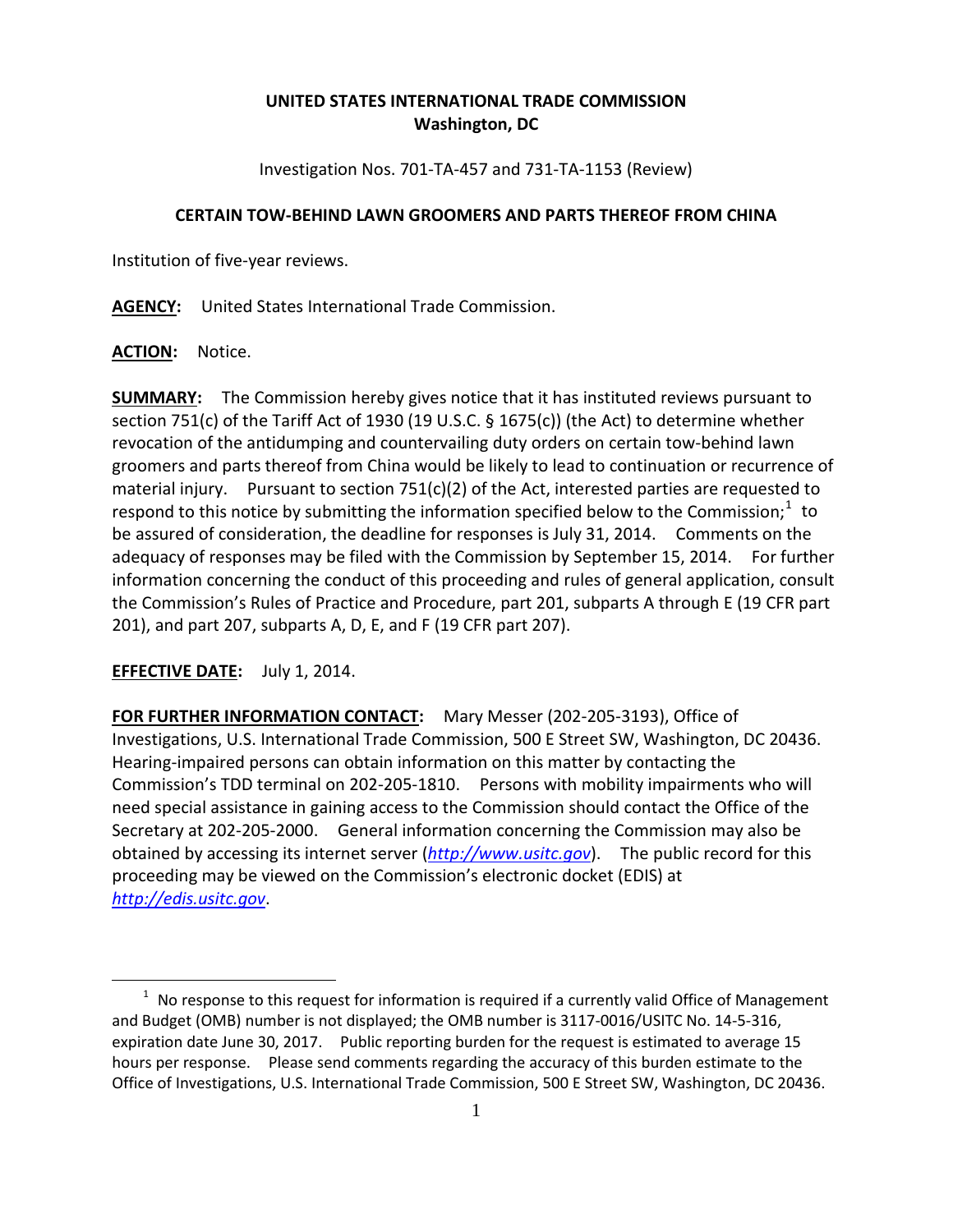## **SUPPLEMENTARY INFORMATION:**

**Background.**--On August 3, 2009, the Department of Commerce issued antidumping and countervailing duty orders on imports of certain tow-behind lawn groomers and parts thereof from China (74 FR 38395-38397 and 74 FR 38399-38401). The Commission is conducting reviews to determine whether revocation of the orders would be likely to lead to continuation or recurrence of material injury to the domestic industry within a reasonably foreseeable time. It will assess the adequacy of interested party responses to this notice of institution to determine whether to conduct full or expedited reviews. The Commission's determinations in any expedited reviews will be based on the facts available, which may include information provided in response to this notice.

**Definitions.**--The following definitions apply to these reviews:

- (1) *Subject Merchandise* is the class or kind of merchandise that is within the scope of the five-year reviews, as defined by the Department of Commerce.
- (2) The *Subject Country* in these reviews is China.
- (3) The *Domestic Like Product* is the domestically produced product or products which are like, or in the absence of like, most similar in characteristics and uses with, the *Subject Merchandise*. In its original determinations, the Commission defined a single *Domestic Like Product* encompassing the continuum of certain tow-behind lawn groomers and parts thereof within Commerce's scope of the investigations.
- (4) The *Domestic Industry* is the U.S. producers as a whole of the *Domestic Like Product*, or those producers whose collective output of the *Domestic Like Product* constitutes a major proportion of the total domestic production of the product. In its original determinations, the Commission defined the *Domestic Industry* as all domestic producers of certain tow-behind lawn groomers and parts thereof. The Commission also determined that circumstances warranted the exclusion of certain domestic producers from the *Domestic Industry* as a related party.
- (5) The *Order Date* is the date that the antidumping and countervailing duty orders under review became effective. In these reviews, the *Order Date* is August 3, 2009.
- (6) An *Importer* is any person or firm engaged, either directly or through a parent company or subsidiary, in importing the *Subject Merchandise* into the United States from a foreign manufacturer or through its selling agent.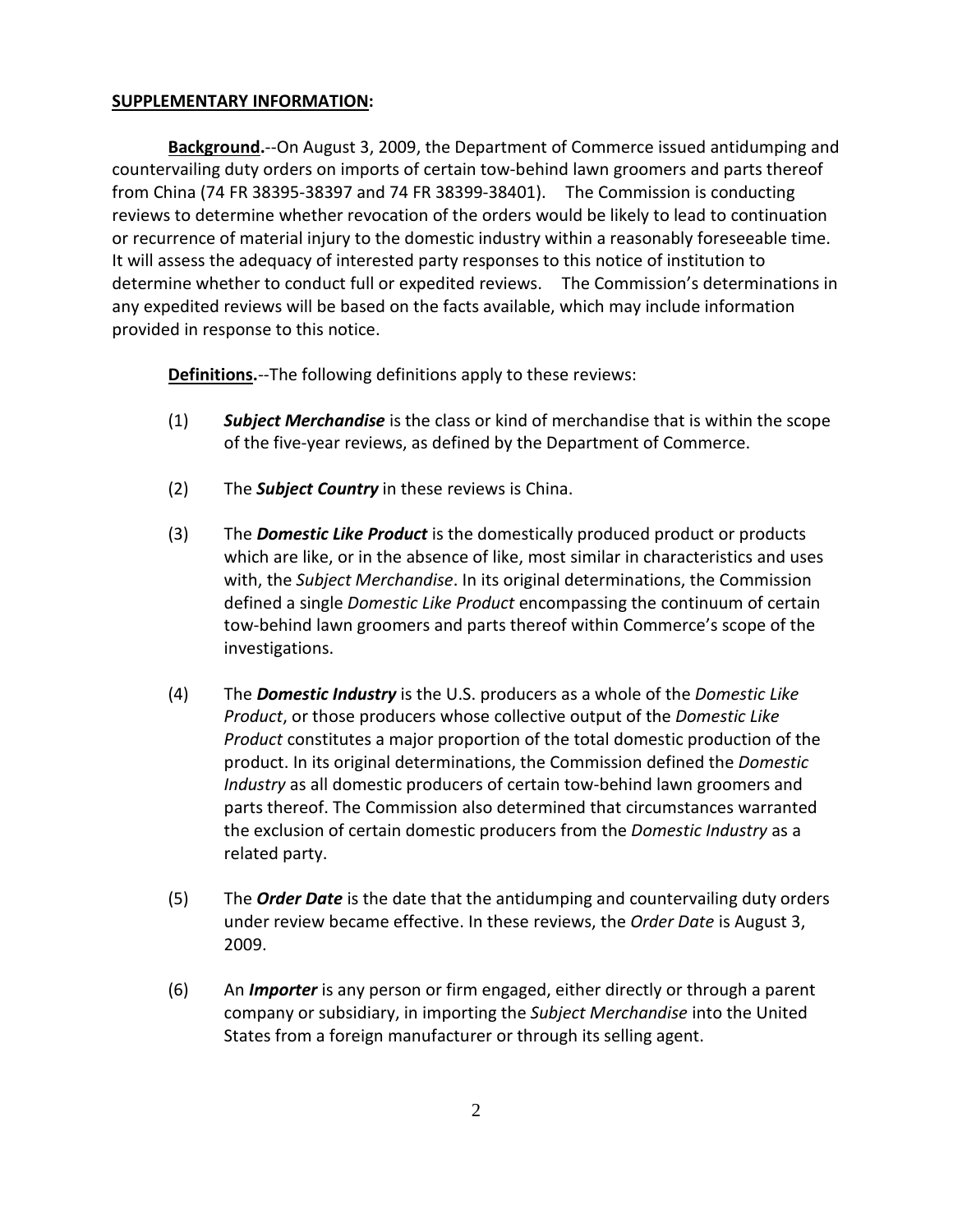**Participation in the proceeding and public service list**.--Persons, including industrial users of the *Subject Merchandise* and, if the merchandise is sold at the retail level, representative consumer organizations, wishing to participate in the proceeding as parties must file an entry of appearance with the Secretary to the Commission, as provided in section 201.11(b)(4) of the Commission's rules, no later than 21 days after publication of this notice in the *Federal Register*. The Secretary will maintain a public service list containing the names and addresses of all persons, or their representatives, who are parties to the proceeding.

Former Commission employees who are seeking to appear in Commission five-year reviews are advised that they may appear in a review even if they participated personally and substantially in the corresponding underlying original investigation or an earlier review of the same underlying investigation. The Commission's designated agency ethics official has advised that a five-year review is not the same particular matter as the underlying original investigation, and a five-year review is not the same particular matter as an earlier review of the same underlying investigation for purposes of 18 U.S.C. § 207, the post employment statute for Federal employees, and Commission rule 201.15(b) (19 CFR § 201.15(b)), 79 FR 3246 (Jan. 17, 2014), 73 FR 24609 (May 5, 2008). Consequently, former employees are not required to seek Commission approval to appear in a review under Commission rule 19 CFR § 201.15, even if the corresponding underlying original investigation or an earlier review of the same underlying investigation was pending when they were Commission employees. For further ethics advice on this matter, contact Carol McCue Verratti, Deputy Agency Ethics Official, at 202-205-3088.

**Limited disclosure of business proprietary information (BPI) under an administrative protective order (APO) and APO service list.**--Pursuant to section 207.7(a) of the Commission's rules, the Secretary will make BPI submitted in this proceeding available to authorized applicants under the APO issued in the proceeding, provided that the application is made no later than 21 days after publication of this notice in the *Federal Register*. Authorized applicants must represent interested parties, as defined in 19 U.S.C. § 1677(9), who are parties to the proceeding. A separate service list will be maintained by the Secretary for those parties authorized to receive BPI under the APO.

**Certification.**--Pursuant to section 207.3 of the Commission's rules, any person submitting information to the Commission in connection with this proceeding must certify that the information is accurate and complete to the best of the submitter's knowledge. In making the certification, the submitter will be deemed to consent, unless otherwise specified, for the Commission, its employees, and contract personnel to use the information provided in any other reviews or investigations of the same or comparable products which the Commission conducts under Title VII of the Act, or in internal audits and investigations relating to the programs and operations of the Commission pursuant to 5 U.S.C. Appendix 3.

**Written submissions.**--Pursuant to section 207.61 of the Commission's rules, each interested party response to this notice must provide the information specified below. The deadline for filing such responses is July 31, 2014. Pursuant to section 207.62(b) of the Commission's rules, eligible parties (as specified in Commission rule 207.62(b)(1)) may also file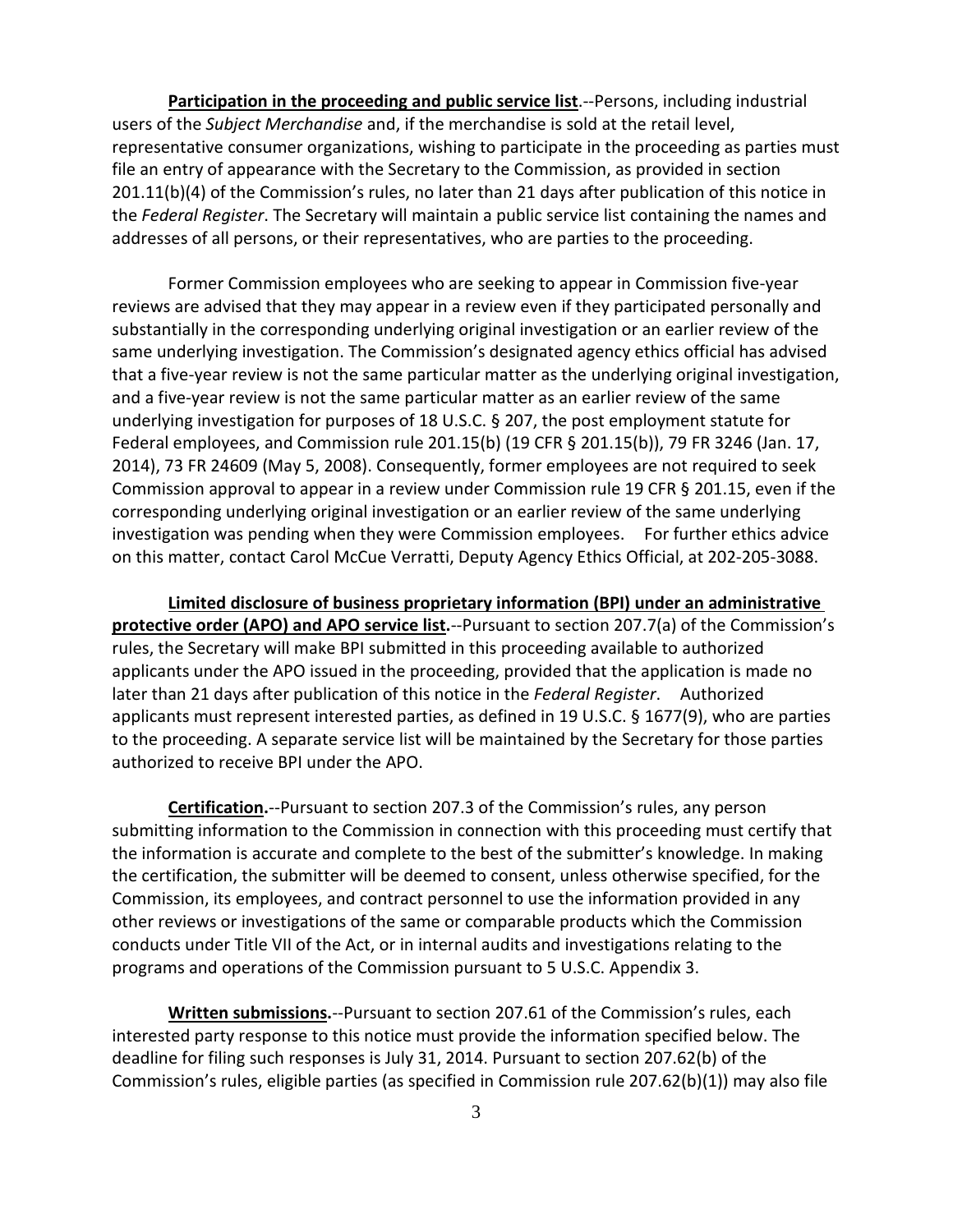comments concerning the adequacy of responses to the notice of institution and whether the Commission should conduct expedited or full reviews. The deadline for filing such comments is September 15, 2014. All written submissions must conform with the provisions of sections 201.8 and 207.3 of the Commission's rules and any submissions that contain BPI must also conform with the requirements of sections 201.6 and 207.7 of the Commission's rules. Please be aware that the Commission's rules with respect to electronic filing have been amended. The amendments took effect on November 7, 2011. See 76 FR 61937 (Oct. 6, 2011) and the revised Commission's Handbook on E-Filing, available on the Commission's website at *[http://edis.usitc.gov](http://edis.usitc.gov/)*. Also, in accordance with sections 201.16(c) and 207.3 of the Commission's rules, each document filed by a party to the proceeding must be served on all other parties to the proceeding (as identified by either the public or APO service list as appropriate), and a certificate of service must accompany the document (if you are not a party to the proceeding you do not need to serve your response).

**Inability to provide requested information.**--Pursuant to section 207.61(c) of the Commission's rules, any interested party that cannot furnish the information requested by this notice in the requested form and manner shall notify the Commission at the earliest possible time, provide a full explanation of why it cannot provide the requested information, and indicate alternative forms in which it can provide equivalent information. If an interested party does not provide this notification (or the Commission finds the explanation provided in the notification inadequate) and fails to provide a complete response to this notice, the Commission may take an adverse inference against the party pursuant to section 776(b) of the Act (19 U.S.C. § 1677e(b)) in making its determinations in the reviews.

**INFORMATION TO BE PROVIDED IN RESPONSE TO THIS NOTICE OF INSTITUTION:** As used below, the term "firm" includes any related firms.

- (1) The name and address of your firm or entity (including World Wide Web address) and name, telephone number, fax number, and E-mail address of the certifying official.
- (2) A statement indicating whether your firm/entity is a U.S. producer of the *Domestic Like Product*, a U.S. union or worker group, a U.S. importer of the *Subject Merchandise*, a foreign producer or exporter of the *Subject Merchandise*, a U.S. or foreign trade or business association, or another interested party (including an explanation). If you are a union/worker group or trade/business association, identify the firms in which your workers are employed or which are members of your association.
- (3) A statement indicating whether your firm/entity is willing to participate in this proceeding by providing information requested by the Commission.
- (4) A statement of the likely effects of the revocation of the antidumping and countervailing duty orders on the *Domestic Industry* in general and/or your firm/entity specifically. In your response, please discuss the various factors specified in section 752(a) of the Act (19 U.S.C. § 1675a(a)) including the likely volume of subject imports, likely price effects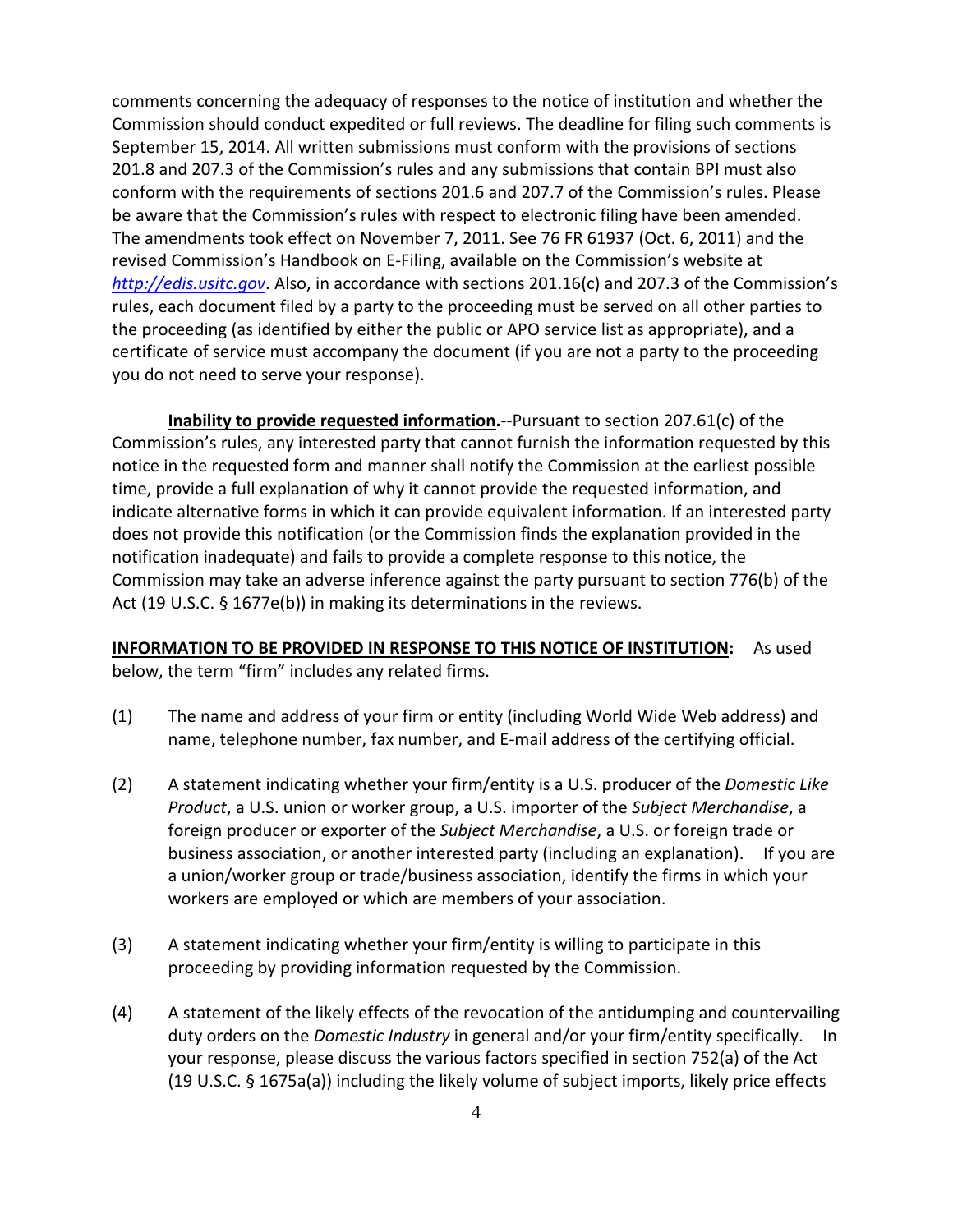of subject imports, and likely impact of imports of *Subject Merchandise* on the *Domestic Industry*.

- (5) A list of all known and currently operating U.S. producers of the *Domestic Like Product*. Identify any known related parties and the nature of the relationship as defined in section 771(4)(B) of the Act (19 U.S.C. § 1677(4)(B)).
- (6) A list of all known and currently operating U.S. importers of the *Subject Merchandise* and producers of the *Subject Merchandise* in the *Subject Country* that currently export or have exported *Subject Merchandise* to the United States or other countries since the *Order Date*.
- (7) A list of 3-5 leading purchasers in the U.S. market for the *Domestic Like Product* and the *Subject Merchandise* (including street address, World Wide Web address, and the name, telephone number, fax number, and E-mail address of a responsible official at each firm).
- (8) A list of known sources of information on national or regional prices for the *Domestic Like Product* or the *Subject Merchandise* in the U.S. or other markets.
- (9) If you are a U.S. producer of the *Domestic Like Product*, provide the following information on your firm's operations on that product during calendar year 2013, except as noted (report quantity data in units and value data in U.S. dollars, f.o.b. plant). If you are a union/worker group or trade/business association, provide the information, on an aggregate basis, for the firms in which your workers are employed/which are members of your association.
	- (a) Production (quantity) and, if known, an estimate of the percentage of total U.S. production of the *Domestic Like Product* accounted for by your firm's(s') production;
	- (b) Capacity (quantity) of your firm to produce the *Domestic Like Product* (i.e., the level of production that your establishment(s) could reasonably have expected to attain during the year, assuming normal operating conditions (using equipment and machinery in place and ready to operate), normal operating levels (hours per week/weeks per year), time for downtime, maintenance, repair, and cleanup, and a typical or representative product mix);
	- (c) the quantity and value of U.S. commercial shipments of the *Domestic Like Product* produced in your U.S. plant(s);
	- (d) the quantity and value of U.S. internal consumption/company transfers of the *Domestic Like Product* produced in your U.S. plant(s); and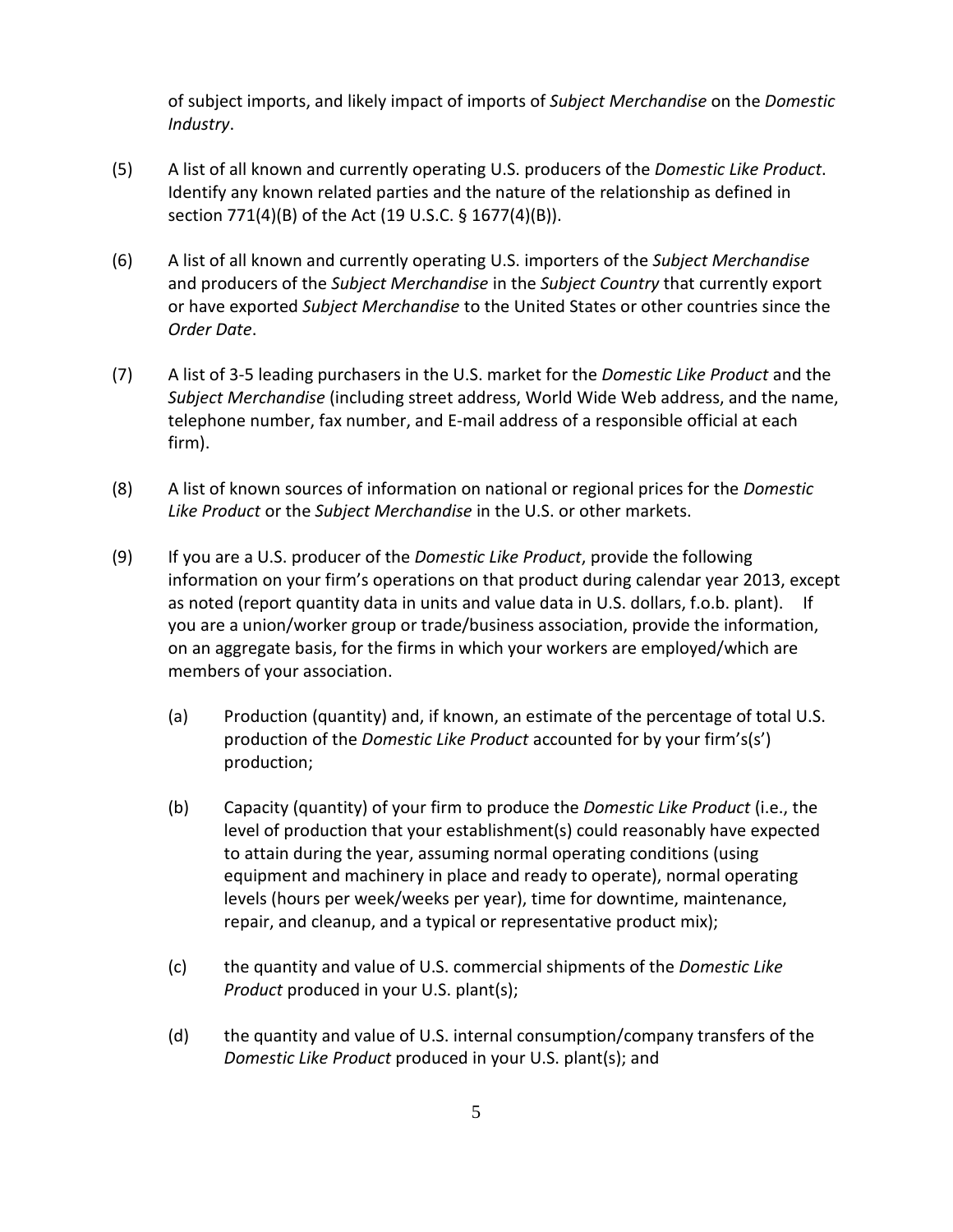- (e) the value of (i) net sales, (ii) cost of goods sold (COGS), (iii) gross profit, (iv) selling, general and administrative (SG&A) expenses, and (v) operating income of the *Domestic Like Product* produced in your U.S. plant(s) (include both U.S. and export commercial sales, internal consumption, and company transfers) for your most recently completed fiscal year (identify the date on which your fiscal year ends).
- (10) If you are a U.S. importer or a trade/business association of U.S. importers of the *Subject Merchandise* from the *Subject Country*, provide the following information on your firm's(s') operations on that product during calendar year 2013 (report quantity data in units and value data in U.S. dollars). If you are a trade/business association, provide the information, on an aggregate basis, for the firms which are members of your association.
	- (a) The quantity and value (landed, duty-paid but not including antidumping or countervailing duties) of U.S. imports and, if known, an estimate of the percentage of total U.S. imports of *Subject Merchandise* from the *Subject Country* accounted for by your firm's(s') imports;
	- (b) the quantity and value (f.o.b. U.S. port, including antidumping and/or countervailing duties) of U.S. commercial shipments of *Subject Merchandise* imported from the *Subject Country*; and
	- (c) the quantity and value (f.o.b. U.S. port, including antidumping and/or countervailing duties) of U.S. internal consumption/company transfers of *Subject Merchandise* imported from the *Subject Country*.
- (11) If you are a producer, an exporter, or a trade/business association of producers or exporters of the *Subject Merchandise* in the *Subject Country*, provide the following information on your firm's(s') operations on that product during calendar year 2013 (report quantity data in units and value data in U.S. dollars, landed and duty-paid at the U.S. port but not including antidumping or countervailing duties). If you are a trade/business association, provide the information, on an aggregate basis, for the firms which are members of your association.
	- (a) Production (quantity) and, if known, an estimate of the percentage of total production of *Subject Merchandise* in the *Subject Country* accounted for by your firm's(s') production;
	- (b) Capacity (quantity) of your firm(s) to produce the *Subject Merchandise* in the *Subject Country* (i.e., the level of production that your establishment(s) could reasonably have expected to attain during the year, assuming normal operating conditions (using equipment and machinery in place and ready to operate), normal operating levels (hours per week/weeks per year), time for downtime,